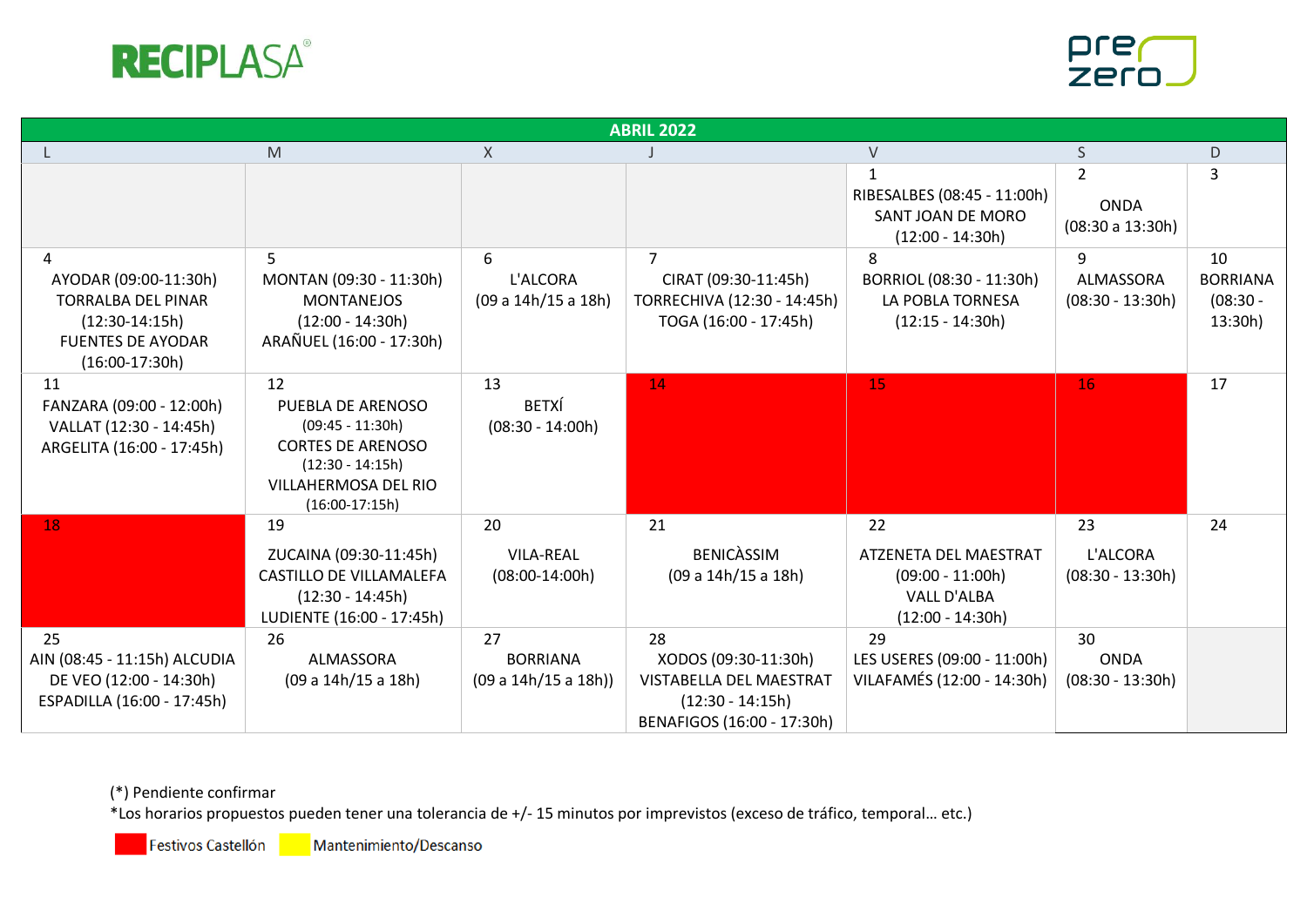



| <b>MAYO 2022</b>                                                                                                             |                                                                                                                                             |                                              |                                                                                                           |                                                                                               |                                              |                                               |  |
|------------------------------------------------------------------------------------------------------------------------------|---------------------------------------------------------------------------------------------------------------------------------------------|----------------------------------------------|-----------------------------------------------------------------------------------------------------------|-----------------------------------------------------------------------------------------------|----------------------------------------------|-----------------------------------------------|--|
|                                                                                                                              | M                                                                                                                                           | X                                            |                                                                                                           | V                                                                                             | S                                            | D.                                            |  |
|                                                                                                                              |                                                                                                                                             |                                              |                                                                                                           |                                                                                               |                                              | $\mathbf{1}$                                  |  |
| $\overline{2}$<br>LLUCENA (09:00 - 11:30h)<br>FIGUEROLES (12:00 - 14:30h)<br>COSTUR (16:00 - 18:00h)                         | 3<br>VILLAMALUR (09:30 - 11:30h)<br>SUERAS (12:30 - 15:00h)<br>TALES (16:00 - 18:00h)                                                       | 4<br>L'ALCORA<br>(09 a 14h/15 a 18h)         | 5<br>CIRAT (09:30-11:45h)<br>TORRECHIVA (12:30 - 14:45h)<br>TOGA (16:00 - 17:45h)                         | 6<br>BORRIOL (08:30 - 11:30h)<br>LA POBLA TORNESA<br>$(12:15 - 14:30h)$                       | 7<br><b>BENICASSIM</b><br>$(08:30 - 13:30h)$ | 8<br><b>BORRIANA</b><br>$(08:30 -$<br>13:30h) |  |
| 9<br>FANZARA (09:00 - 12:00h)<br>VALLAT (12:30 - 14:45h)<br>ARGELITA (16:00 - 17:45h)                                        | 10<br>MONTAN (09:30 - 11:30h)<br><b>MONTANEJOS</b><br>$(12:00 - 14:30h)$<br>ARAÑUEL (16:00 - 17:30h)                                        | 11<br><b>BETXÍ</b><br>$(08:30 - 14:00h)$     | 12<br><b>ONDA</b><br>(09 a 14h/15 a 18h)                                                                  | 13<br>RIBESALBES (08:45 - 11:00h)<br>SANT JOAN DE MORO<br>$(12:00 - 14:30h)$                  | 14<br>ALMASSORA<br>$(08:30 - 13:30h)$        | 15                                            |  |
| 16<br>AYODAR (09:00-11:30h)<br><b>TORRALBA DEL PINAR</b><br>$(12:30-14:15h)$<br><b>FUENTES DE AYODAR</b><br>$(16:00-17:30h)$ | 17<br>PUEBLA DE ARENOSO<br>$(09:45 - 11:30h)$<br><b>CORTES DE ARENOSO</b><br>$(12:30 - 14:15h)$<br>VILLAHERMOSA DEL RIO<br>$(16:00-17:15h)$ | 18<br><b>BORRIANA</b><br>(09 a 14h/15 a 18h) | 19<br><b>BENICASSIM</b><br>(09 a 14h/15 a 18h)                                                            | 20<br>ATZENETA DEL MAESTRAT<br>$(09:00 - 11:00h)$<br><b>VALL D'ALBA</b><br>$(12:00 - 14:30h)$ | 21<br>L'ALCORA<br>$(08:30 - 13:30h)$         | 22                                            |  |
| 23<br>AIN (08:45 - 11:15h) ALCUDIA<br>DE VEO (12:00 - 14:30h)<br>ESPADILLA (16:00 - 17:45h                                   | 24<br>ZUCAINA (09:30-11:45h)<br>CASTILLO DE VILLAMALEFA<br>$(12:30 - 14:45h)$<br>LUDIENTE (16:00 - 17:45h)                                  | 25<br><b>VILA-REAL</b><br>$(08:00-14:00h)$   | 26<br>XODOS (09:30-11:30h)<br>VISTABELLA DEL MAESTRAT<br>$(12:30 - 14:15h)$<br>BENAFIGOS (16:00 - 17:30h) | 27<br>LES USERES (09:00 - 11:00h)<br>VILAFAMÉS (12:00 - 14:30h)                               | 28<br><b>BETXÍ</b><br>$(08:30 - 13:30h)$     | 29                                            |  |
| 30<br>LLUCENA (09:00 - 11:30h)<br>FIGUEROLES (12:00 - 14:30h)<br>COSTUR (16:00 - 18:00h)                                     | 31<br>ALMASSORA<br>(09 a 14h/15 a 18h)                                                                                                      |                                              |                                                                                                           |                                                                                               |                                              |                                               |  |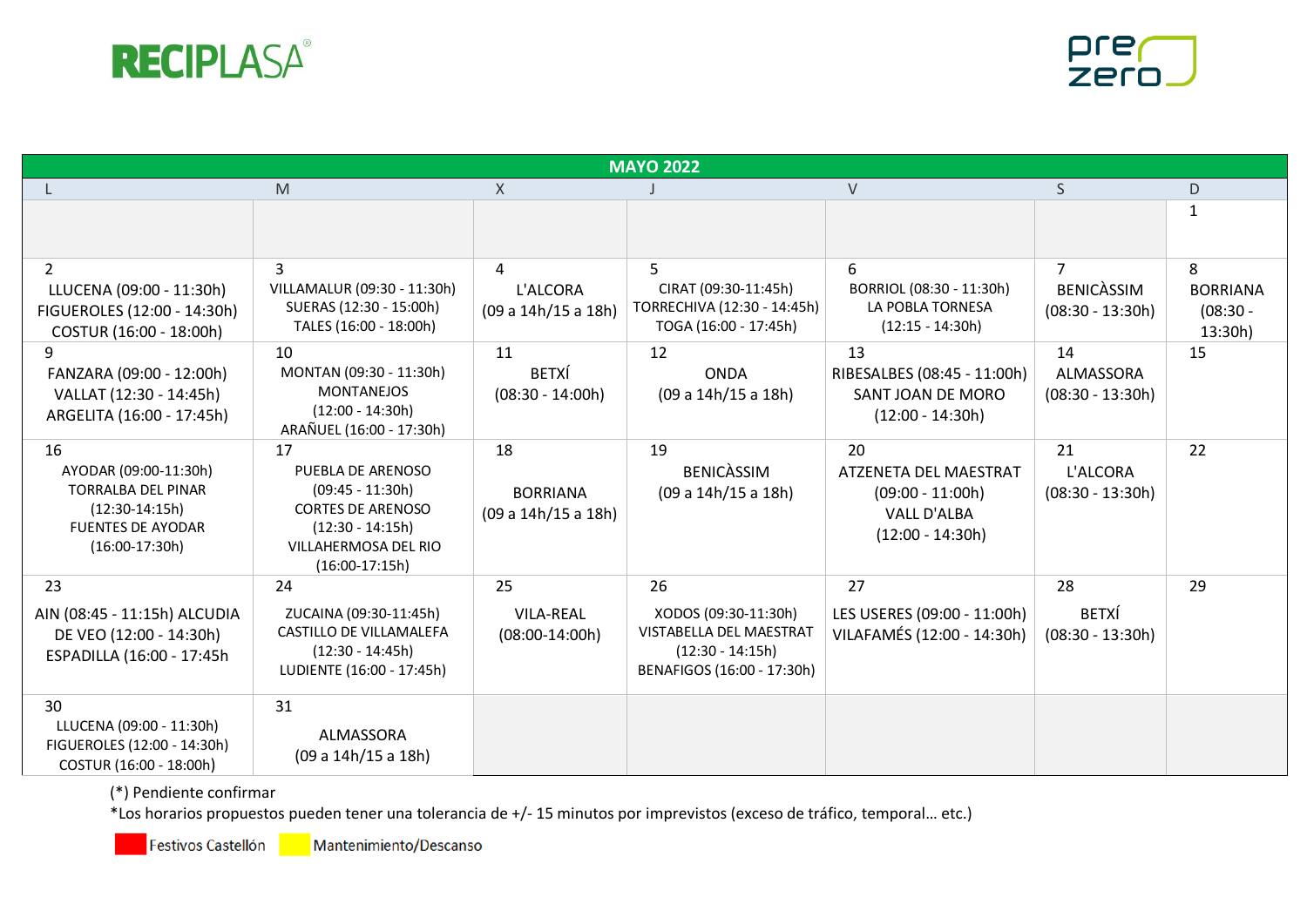



| <b>JUNIO 2022</b>                                                                                                            |                                                                                                                                             |                                              |                                                                                                           |                                                                                               |                                              |                                       |  |
|------------------------------------------------------------------------------------------------------------------------------|---------------------------------------------------------------------------------------------------------------------------------------------|----------------------------------------------|-----------------------------------------------------------------------------------------------------------|-----------------------------------------------------------------------------------------------|----------------------------------------------|---------------------------------------|--|
|                                                                                                                              | M                                                                                                                                           | X                                            |                                                                                                           | V                                                                                             | S.                                           | D                                     |  |
|                                                                                                                              |                                                                                                                                             | L'ALCORA<br>(09 a 14h/15 a 18h)              | $\mathcal{P}$<br>CIRAT (09:30-11:45h)<br>TORRECHIVA (12:30 - 14:45h)<br>TOGA (16:00 - 17:45h)             | BORRIOL (08:30 - 11:30h)<br>LA POBLA TORNESA<br>$(12:15 - 14:30h)$                            | 4<br><b>BENICASSIM</b><br>$(08:30 - 13:30h)$ | <b>BORRIANA</b><br>$(08:30 - 13:30h)$ |  |
| 6<br>FANZARA (09:00 - 12:00h)<br>VALLAT (12:30 - 14:45h)<br>ARGELITA (16:00 - 17:45h)                                        | VILLAMALUR (09:30 - 11:30h)<br>SUERAS (12:30 - 15:00h)<br>TALES (16:00 - 18:00h)                                                            | 8<br><b>BETXÍ</b><br>$(08:30 - 14:00h)$      | 9<br><b>ONDA</b><br>(09 a 14h/15 a 18h)                                                                   | 10<br>RIBESALBES (08:45 - 11:00h)<br>SANT JOAN DE MORO<br>$(12:00 - 14:30h)$                  | 11<br>ALMASSORA<br>$(08:30 - 13:30h)$        | 12                                    |  |
| 13<br>AYODAR (09:00-11:30h)<br><b>TORRALBA DEL PINAR</b><br>$(12:30-14:15h)$<br><b>FUENTES DE AYODAR</b><br>$(16:00-17:30h)$ | 14<br>MONTAN (09:30 - 11:30h)<br><b>MONTANEJOS</b><br>$(12:00 - 14:30h)$<br>ARAÑUEL (16:00 - 17:30h)                                        | 15<br><b>VILA-REAL</b><br>$(08:00-14:00h)$   | 16<br><b>BENICASSIM</b><br>(09 a 14h/15 a 18h)                                                            | 17<br>ATZENETA DEL MAESTRAT<br>$(09:00 - 11:00h)$<br><b>VALL D'ALBA</b><br>$(12:00 - 14:30h)$ | 18<br>L'ALCORA<br>$(08:30 - 13:30h)$         | 19                                    |  |
| 20<br>AIN (08:45 - 11:15h) ALCUDIA<br>DE VEO (12:00 - 14:30h)<br>ESPADILLA (16:00 - 17:45h)                                  | 21<br>PUEBLA DE ARENOSO<br>$(09:45 - 11:30h)$<br><b>CORTES DE ARENOSO</b><br>$(12:30 - 14:15h)$<br>VILLAHERMOSA DEL RIO<br>$(16:00-17:15h)$ | 22<br><b>BORRIANA</b><br>(09 a 14h/15 a 18h) | 23<br>XODOS (09:30-11:30h)<br>VISTABELLA DEL MAESTRAT<br>$(12:30 - 14:15h)$<br>BENAFIGOS (16:00 - 17:30h) | 24                                                                                            | 25<br><b>BETXÍ</b><br>$(08:30 - 13:30h)$     | 26                                    |  |
| 27<br>LLUCENA (09:00 - 11:30h)<br>FIGUEROLES (12:00 - 14:30h)<br>COSTUR (16:00 - 18:00h)                                     | 28<br>ZUCAINA (09:30-11:45h)<br>CASTILLO DE VILLAMALEFA<br>$(12:30 - 14:45h)$<br>LUDIENTE (16:00 - 17:45h)                                  | 29                                           | 30<br>CIRAT (09:30-11:45h)<br>TORRECHIVA (12:30 - 14:45h)<br>TOGA (16:00 - 17:45h)                        |                                                                                               |                                              |                                       |  |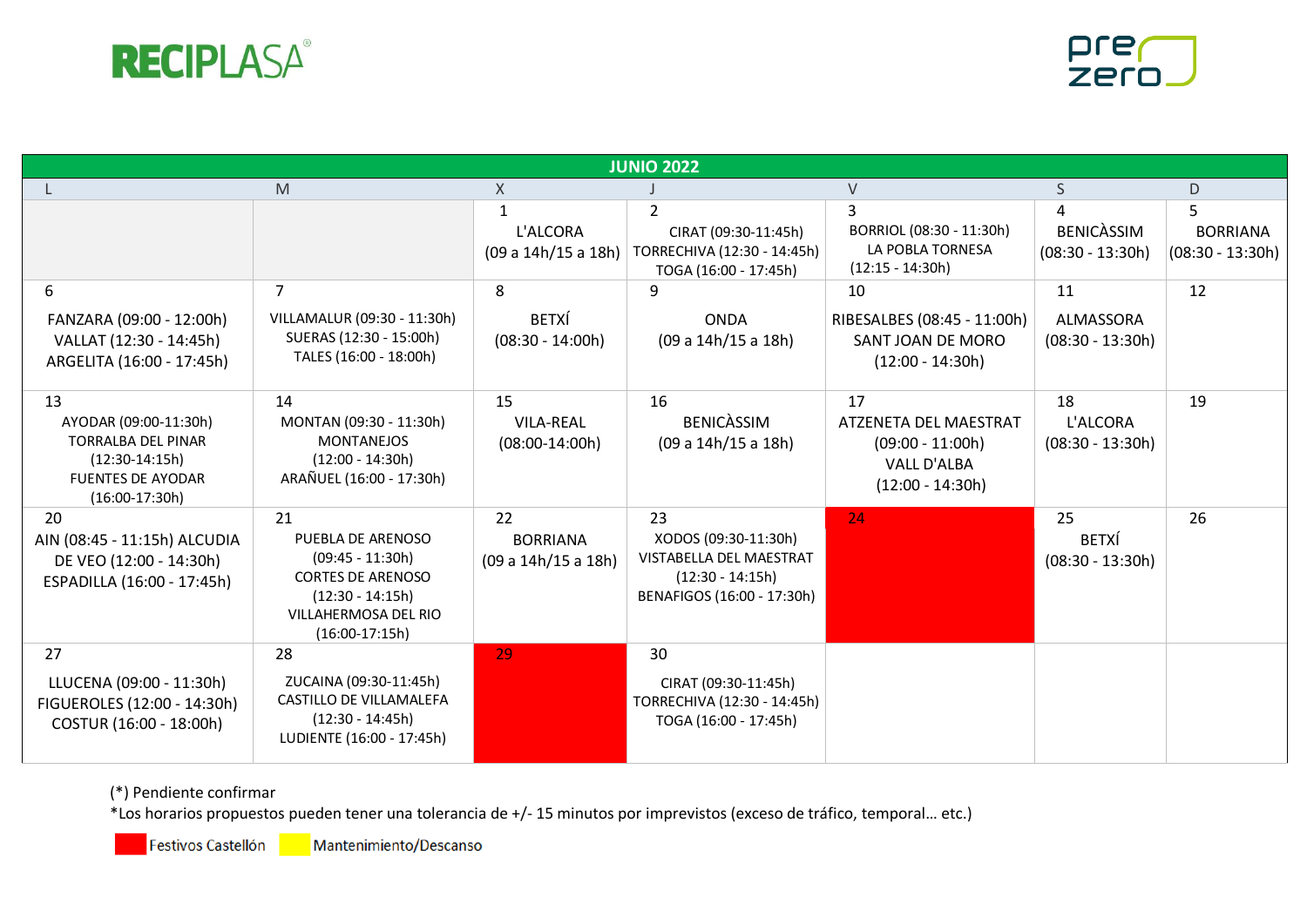



|                                                                                                                              | <b>JULIO 2022</b>                                                                                                                           |                                              |                                                                                                           |                                                                                               |                                              |                                      |  |  |
|------------------------------------------------------------------------------------------------------------------------------|---------------------------------------------------------------------------------------------------------------------------------------------|----------------------------------------------|-----------------------------------------------------------------------------------------------------------|-----------------------------------------------------------------------------------------------|----------------------------------------------|--------------------------------------|--|--|
|                                                                                                                              | $\mathsf{M}% _{T}=\mathsf{M}_{T}\!\left( a,b\right) ,\ \mathsf{M}_{T}=\mathsf{M}_{T}\!\left( a,b\right) ,$                                  | X                                            |                                                                                                           | $\vee$                                                                                        | S.                                           | D                                    |  |  |
|                                                                                                                              |                                                                                                                                             |                                              |                                                                                                           | LES USERES (09:00 - 11:00h)<br>VILAFAMÉS (12:00 - 14:30h)                                     | <b>ONDA</b><br>(08:30 a 13:30h)              | <b>MONTANEJOS</b><br>(8:30 A 13:30h) |  |  |
| 4<br>FANZARA (09:00 - 12:00h)<br>VALLAT (12:30 - 14:45h)<br>ARGELITA (16:00 - 17:45h)                                        | 5<br>ALMASSORA<br>(09 a 14h/15 a 18h)                                                                                                       | 6<br>L'ALCORA<br>(09 a 14h/15 a 18h)         | $\overline{7}$<br><b>ONDA</b><br>(09 a 14h/15 a 18h)                                                      | 8<br>BORRIOL (08:30 - 11:30h)<br>LA POBLA TORNESA<br>$(12:15 - 14:30h)$                       | 9<br><b>BENICASSIM</b><br>$(08:30 - 13:30h)$ | 10                                   |  |  |
| 11<br>AYODAR (09:00-11:30h)<br><b>TORRALBA DEL PINAR</b><br>$(12:30-14:15h)$<br><b>FUENTES DE AYODAR</b><br>$(16:00-17:30h)$ | 12<br>VILLAMALUR (09:30 - 11:30h) SUERAS<br>$(12:30 - 15:00h)$<br>TALES (16:00 - 18:00h)                                                    | 13<br><b>BETXÍ</b><br>$(08:30 - 14:00h)$     | 14<br><b>BENICASSIM</b><br>(09 a 14h/15 a 18h                                                             | 15<br>RIBESALBES (08:45 - 11:00h)<br>SANT JOAN DE MORO<br>$(12:00 - 14:30h)$                  | 16<br>L'ALCORA<br>$(08:30 - 13:30h)$         | 17                                   |  |  |
| 18<br>AIN (08:45 - 11:15h)<br>ALCUDIA DE VEO (12:00 -<br>14:30h) ESPADILLA (16:00<br>$-17:45h$                               | 19<br>MONTAN (09:30 - 11:30h)<br><b>MONTANEJOS</b><br>$(12:00 - 14:30h)$<br>ARAÑUEL (16:00 - 17:30h)                                        | 20<br><b>VILA-REAL</b><br>$(08:00-14:00h)$   | 21<br>XODOS (09:30-11:30h)<br>VISTABELLA DEL MAESTRAT<br>$(12:30 - 14:15h)$<br>BENAFIGOS (16:00 - 17:30h) | 22<br>ATZENETA DEL MAESTRAT<br>$(09:00 - 11:00h)$<br><b>VALL D'ALBA</b><br>$(12:00 - 14:30h)$ | 23<br>ALMASSORA<br>$(08:30 - 13:30h)$        | 24                                   |  |  |
| 25<br>LLUCENA (09:00 - 11:30h)<br>FIGUEROLES (12:00 -<br>14:30h) COSTUR (16:00 -<br>18:00h)                                  | 26<br>PUEBLA DE ARENOSO<br>$(09:45 - 11:30h)$<br><b>CORTES DE ARENOSO</b><br>$(12:30 - 14:15h)$<br>VILLAHERMOSA DEL RIO<br>$(16:00-17:15h)$ | 27<br><b>BORRIANA</b><br>(09 a 14h/15 a 18h) | 28<br>CIRAT (09:30-11:45h)<br>TORRECHIVA (12:30 - 14:45h)<br>TOGA (16:00 - 17:45h)                        | 29<br>LES USERES (09:00 - 11:00h)<br>VILAFAMÉS (12:00 - 14:30h)                               | 30<br><b>BETXÍ</b><br>$(08:30 - 13:30h)$     | 31                                   |  |  |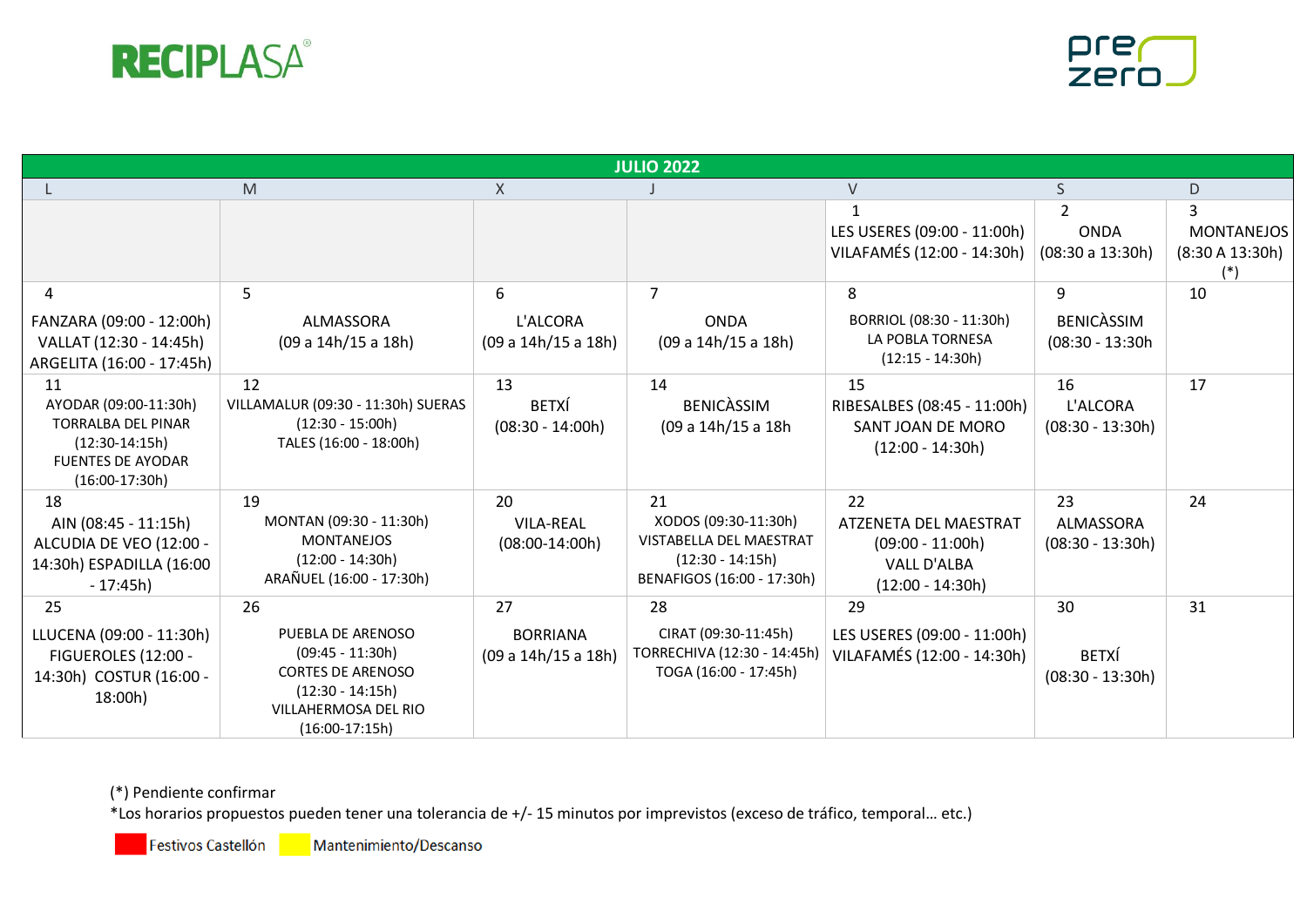



| <b>AGOSTO 2022</b>                                                                                                          |                                                                                                                                             |                                              |                                                                                                           |                                                                                               |                                              |                                                                |  |
|-----------------------------------------------------------------------------------------------------------------------------|---------------------------------------------------------------------------------------------------------------------------------------------|----------------------------------------------|-----------------------------------------------------------------------------------------------------------|-----------------------------------------------------------------------------------------------|----------------------------------------------|----------------------------------------------------------------|--|
|                                                                                                                             | M                                                                                                                                           | $\times$                                     |                                                                                                           | V                                                                                             | S.                                           | D                                                              |  |
| FANZARA (09:00 - 12:00h)<br>VALLAT (12:30 - 14:45h)<br>ARGELITA (16:00 - 17:45h)                                            | 2<br>ZUCAINA (09:30-11:45h) CASTILLO<br>DE VILLAMALEFA (12:30 - 14:45h)<br>LUDIENTE (16:00 - 17:45h)                                        | 3<br>L'ALCORA<br>(09 a 14h/15 a 18h)         | <b>ONDA</b><br>(09 a 14h/15 a 18h)                                                                        | BORRIOL (08:30 - 11:30h)<br>LA POBLA TORNESA<br>$(12:15 - 14:30h)$                            | 6<br><b>BENICASSIM</b><br>$(08:30 - 13:30h)$ | <b>VISTABELLA</b><br><b>DEL MAESTRAT</b><br>$(08:30 - 13:30h)$ |  |
| 8<br>AYODAR (09:00-11:30h)<br><b>TORRALBA DEL PINAR</b><br>$(12:30-14:15h)$<br><b>FUENTES DE AYODAR</b><br>$(16:00-17:30h)$ | 9<br>ALMASSORA<br>(09 a 14h/15 a 18h)                                                                                                       | 10<br><b>BETXÍ</b><br>$(08:30 - 14:00h)$     | 11<br><b>BENICASSIM</b><br>(09 a 14h/15 a 18h)                                                            | 12<br>RIBESALBES (08:45 - 11:00h)<br>SANT JOAN DE MORO<br>$(12:00 - 14:30h)$                  | 13<br><b>ONDA</b><br>(08:30 a 13:30h)        | 14                                                             |  |
| 15                                                                                                                          | 16<br>VILLAMALUR (09:30 - 11:30h)<br>SUERAS (12:30 - 15:00h)<br>TALES (16:00 - 18:00h)                                                      | 17<br><b>VILA-REAL</b><br>$(08:00-14:00h)$   | 18<br>XODOS (09:30-11:30h)<br>VISTABELLA DEL MAESTRAT<br>$(12:30 - 14:15h)$<br>BENAFIGOS (16:00 - 17:30h) | 19<br>ATZENETA DEL MAESTRAT<br>$(09:00 - 11:00h)$<br><b>VALL D'ALBA</b><br>$(12:00 - 14:30h)$ | 20<br>L'ALCORA<br>$(08:30 - 13:30h)$         | 21                                                             |  |
| 22<br>AIN (08:45 - 11:15h) ALCUDIA<br>DE VEO (12:00 - 14:30h)<br>ESPADILLA (16:00 - 17:45h)                                 | 23<br>MONTAN (09:30 - 11:30h)<br><b>MONTANEJOS</b><br>$(12:00 - 14:30h)$<br>ARAÑUEL (16:00 - 17:30h)                                        | 24<br><b>BORRIANA</b><br>(09 a 14h/15 a 18h) | 25<br>CIRAT (09:30-11:45h)<br>TORRECHIVA (12:30 - 14:45h)<br>TOGA (16:00 - 17:45h)                        | 26<br>LES USERES (09:00 - 11:00h)<br>VILAFAMÉS (12:00 - 14:30h)                               | 27<br><b>BETXÍ</b><br>$(08:30 - 13:30h)$     | 28                                                             |  |
| 29<br>LLUCENA (09:00 - 11:30h)<br>FIGUEROLES (12:00 - 14:30h)<br>COSTUR (16:00 - 18:00h)                                    | 30<br>PUEBLA DE ARENOSO<br>$(09:45 - 11:30h)$<br><b>CORTES DE ARENOSO</b><br>$(12:30 - 14:15h)$<br>VILLAHERMOSA DEL RIO<br>$(16:00-17:15h)$ | 31<br>L'ALCORA<br>(09 a 14h/15 a 18h)        |                                                                                                           |                                                                                               |                                              |                                                                |  |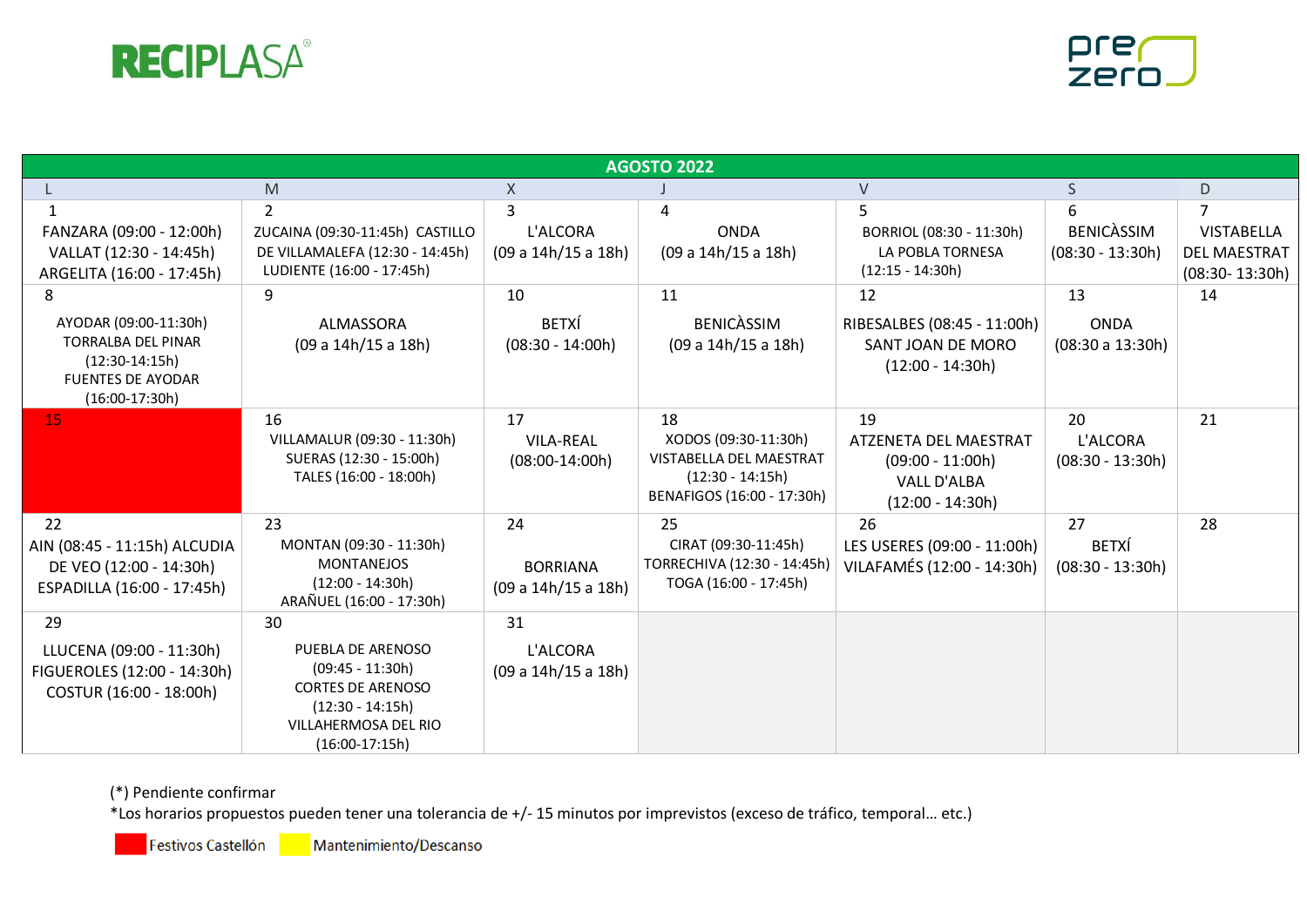



| <b>SEPTIEMBRE 2022</b>                                                                                                       |                                                                                                      |                                             |                                                                                                           |                                                                                        |                                          |                                               |  |
|------------------------------------------------------------------------------------------------------------------------------|------------------------------------------------------------------------------------------------------|---------------------------------------------|-----------------------------------------------------------------------------------------------------------|----------------------------------------------------------------------------------------|------------------------------------------|-----------------------------------------------|--|
|                                                                                                                              | M                                                                                                    | $\mathsf{X}$                                |                                                                                                           | V                                                                                      | S.                                       | D                                             |  |
|                                                                                                                              |                                                                                                      |                                             | $\mathbf{1}$                                                                                              | $\overline{2}$                                                                         | 3                                        | 4                                             |  |
|                                                                                                                              |                                                                                                      |                                             | <b>ONDA</b><br>(09 a 14h/15 a 18h)                                                                        | BORRIOL (08:30 - 11:30h)<br>LA POBLA TORNESA<br>$(12:15 - 14:30h)$                     | <b>ALMASSORA</b><br>(8:30 A 13:30h)      | <b>VILAFAMÉS</b><br>$(08:30-13:30h)$<br>$(*)$ |  |
| 5                                                                                                                            | 6                                                                                                    | $\overline{7}$                              | 8                                                                                                         | 9                                                                                      | 10                                       | 11                                            |  |
| FANZARA (09:00 - 12:00h)<br>VALLAT (12:30 - 14:45h)<br>ARGELITA (16:00 - 17:45h)                                             | ZUCAINA (09:30-11:45h)<br>CASTILLO DE VILLAMALEFA<br>$(12:30 - 14:45h)$<br>LUDIENTE (16:00 - 17:45h) | <b>BETXÍ</b><br>$(08:30 - 14:00h)$          | <b>BENICASSIM</b><br>(09 a 14h/15 a 18h)                                                                  | RIBESALBES (08:45 -<br>11:00h) SANT JOAN DE<br><b>MORO</b><br>$(12:00 - 14:30h)$       | L'ALCORA<br>(08:30 a 13:30h)             |                                               |  |
| 12<br>AYODAR (09:00-11:30h)<br><b>TORRALBA DEL PINAR</b><br>$(12:30-14:15h)$<br><b>FUENTES DE AYODAR</b><br>$(16:00-17:30h)$ | 13<br>ALMASSORA<br>(09 a 14h/15 a 18h)                                                               | 14<br><b>VILA-REAL</b><br>$(08:00-14:00h)$  | 15<br>XODOS (09:30-11:30h)<br>VISTABELLA DEL MAESTRAT<br>$(12:30 - 14:15h)$<br>BENAFIGOS (16:00 - 17:30h) | 16<br>ATZENETA DEL<br>MAESTRAT (09:00 -<br>11:00h<br>VALL D'ALBA<br>$(12:00 - 14:30h)$ | 17<br><b>ONDA</b><br>(08:30 a 13:30h)    | 18                                            |  |
| 19<br>AIN (08:45 - 11:15h) ALCUDIA<br>DE VEO (12:00 - 14:30h)<br>ESPADILLA (16:00 - 17:45h)                                  | 20<br>VILLAMALUR (09:30 - 11:30h)<br>SUERAS (12:30 - 15:00h)<br>TALES (16:00 - 18:00h)               | 21<br><b>BORRIANA</b><br>(09 a 14h/15 a 18h | 22<br>CIRAT (09:30-11:45h)<br>TORRECHIVA (12:30 - 14:45h)<br>TOGA (16:00 - 17:45h)                        | 23<br>LES USERES (09:00 -<br>11:00h) VILAFAMÉS<br>$(12:00 - 14:30h)$                   | 24<br><b>BETXÍ</b><br>$(08:30 - 13:30h)$ | 25                                            |  |
| 26<br>LLUCENA (09:00 - 11:30h)<br>FIGUEROLES (12:00 - 14:30h)<br>COSTUR (16:00 - 18:00h)                                     | 27<br>MONTAN (09:30 - 11:30h)<br><b>MONTANEJOS</b><br>$(12:00 - 14:30h)$<br>ARAÑUEL (16:00 - 17:30h) | 28<br>L'ALCORA<br>(09 a 14h/15 a 18h)       | 29<br><b>ONDA</b><br>(09 a 14h/15 a 18h)                                                                  | 30<br>BORRIOL (08:30 - 11:30h)<br>LA POBLA TORNESA<br>$(12:15 - 14:30h)$               |                                          |                                               |  |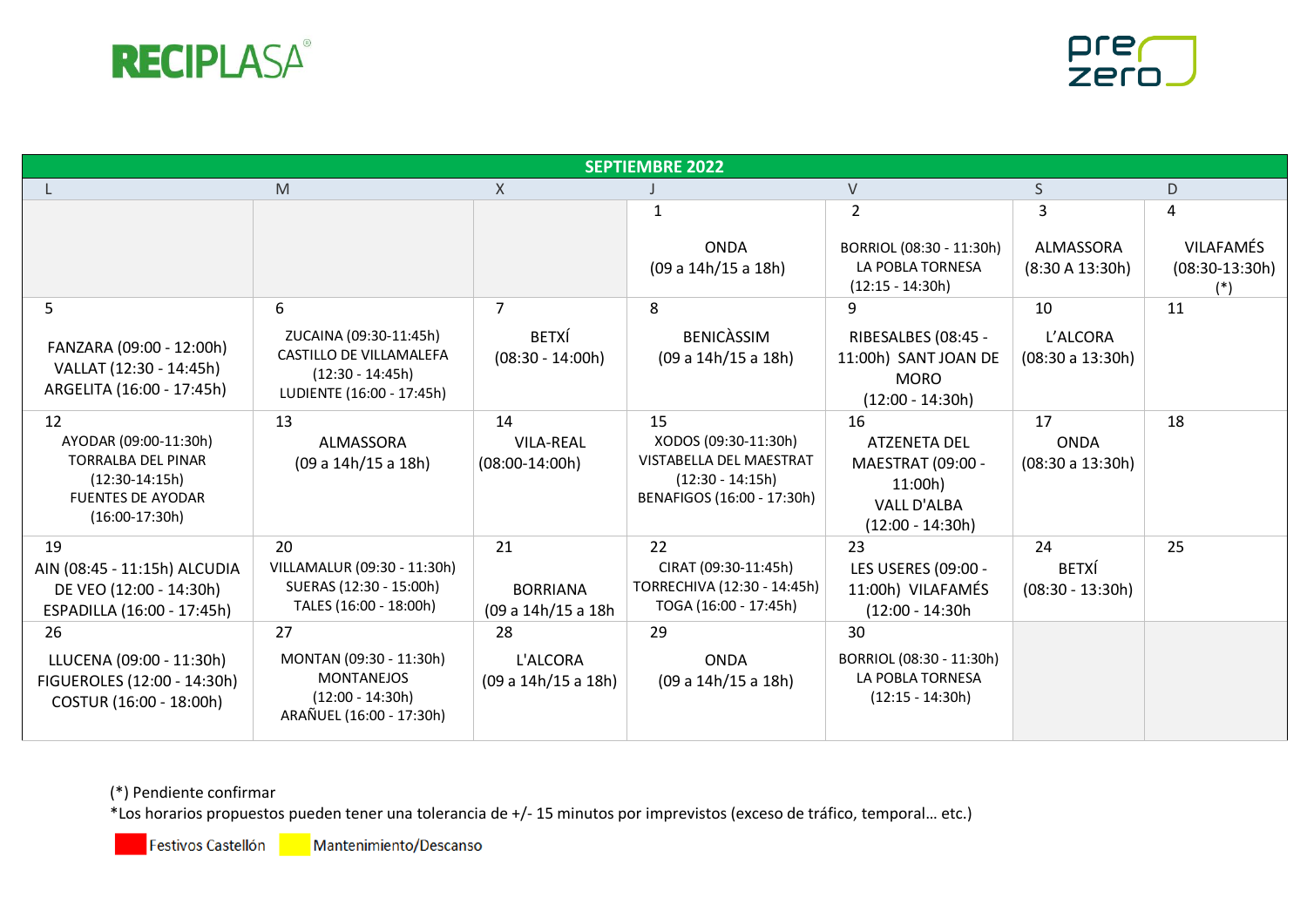



| <b>OCTUBRE 2022</b>                                                                                                          |                                                                                                                                            |                                            |                                                                                                           |                                                                                               |                                          |                                             |  |
|------------------------------------------------------------------------------------------------------------------------------|--------------------------------------------------------------------------------------------------------------------------------------------|--------------------------------------------|-----------------------------------------------------------------------------------------------------------|-----------------------------------------------------------------------------------------------|------------------------------------------|---------------------------------------------|--|
|                                                                                                                              | $\mathsf{M}% _{T}=\mathsf{M}_{T}\!\left( a,b\right) ,\ \mathsf{M}_{T}=\mathsf{M}_{T}\!\left( a,b\right) ,$                                 | X                                          |                                                                                                           | V                                                                                             | S                                        | D                                           |  |
|                                                                                                                              |                                                                                                                                            |                                            |                                                                                                           |                                                                                               | 1                                        | $\overline{2}$                              |  |
| 3<br>FANZARA (09:00 - 12:00h)<br>VALLAT (12:30 - 14:45h)<br>ARGELITA (16:00 - 17:45h)                                        | 4<br>PUEBLA DE ARENOSO<br>$(09:45 - 11:30h)$<br><b>CORTES DE ARENOSO</b><br>$(12:30 - 14:15h)$<br>VILLAHERMOSA DEL RIO<br>$(16:00-17:15h)$ | 5<br><b>BETXÍ</b><br>$(08:30 - 14:00h)$    | 6<br><b>BENICASSIM</b><br>(09 a 14h/15 a 18h)                                                             | RIBESALBES (08:45 -<br>11:00h) SANT JOAN DE<br><b>MORO</b><br>$(12:00 - 14:30h)$              | 8<br>ALMASSORA (08:30<br>$-13:30h$       | $\overline{9}$                              |  |
| 10<br>AYODAR (09:00-11:30h)<br><b>TORRALBA DEL PINAR</b><br>$(12:30-14:15h)$<br><b>FUENTES DE AYODAR</b><br>$(16:00-17:30h)$ | 11<br>ZUCAINA (09:30-11:45h)<br>CASTILLO DE VILLAMALEFA<br>$(12:30 - 14:45h)$<br>LUDIENTE (16:00 - 17:45h)                                 | 12                                         | 13<br>XODOS (09:30-11:30h)<br>VISTABELLA DEL MAESTRAT<br>$(12:30 - 14:15h)$<br>BENAFIGOS (16:00 - 17:30h) | 14<br>ATZENETA DEL MAESTRAT<br>$(09:00 - 11:00h)$<br><b>VALL D'ALBA</b><br>$(12:00 - 14:30h)$ | 15<br>L'ALCORA<br>$(08:30 - 13:30h)$     | 16<br><b>BORRIANA</b><br>$(08:30 - 13:30h)$ |  |
| 17<br>AIN (08:45 - 11:15h) ALCUDIA<br>DE VEO (12:00 - 14:30h)<br>ESPADILLA (16:00 - 17:45h)                                  | 18<br>ALMASSORA<br>(09 a 14h/15 a 18h)                                                                                                     | 19<br><b>VILA-REAL</b><br>$(08:00-14:00h)$ | 20<br><b>ONDA</b><br>(09 a 14h/15 a 18h)                                                                  | 21<br>LES USERES (09:00 -<br>11:00h) VILAFAMÉS (12:00<br>$-14:30h$                            | 22<br><b>BETXÍ</b><br>$(08:30 - 13:30h)$ | 23                                          |  |
| 24<br>LLUCENA (09:00 - 11:30h)<br>FIGUEROLES (12:00 - 14:30h)<br>COSTUR (16:00 - 18:00h)                                     | 25<br>VILLAMALUR (09:30 -<br>11:30h) SUERAS (12:30 -<br>15:00h)<br>TALES (16:00 - 18:00h)                                                  | 26<br>L'ALCORA<br>(09 a 14h/15 a 18h)      | 27<br>CIRAT (09:30-11:45h)<br>TORRECHIVA (12:30 - 14:45h)<br>TOGA (16:00 - 17:45h)                        | 28<br>BORRIOL (08:30 - 11:30h)<br>LA POBLA TORNESA<br>$(12:15 - 14:30h)$                      | 29<br>BENICASSIM (08:30<br>$-13:30h$     | 30                                          |  |
| 31<br>FANZARA (09:00 - 12:00h)<br>VALLAT (12:30 - 14:45h)<br>ARGELITA (16:00 - 17:45h)                                       |                                                                                                                                            |                                            |                                                                                                           |                                                                                               |                                          |                                             |  |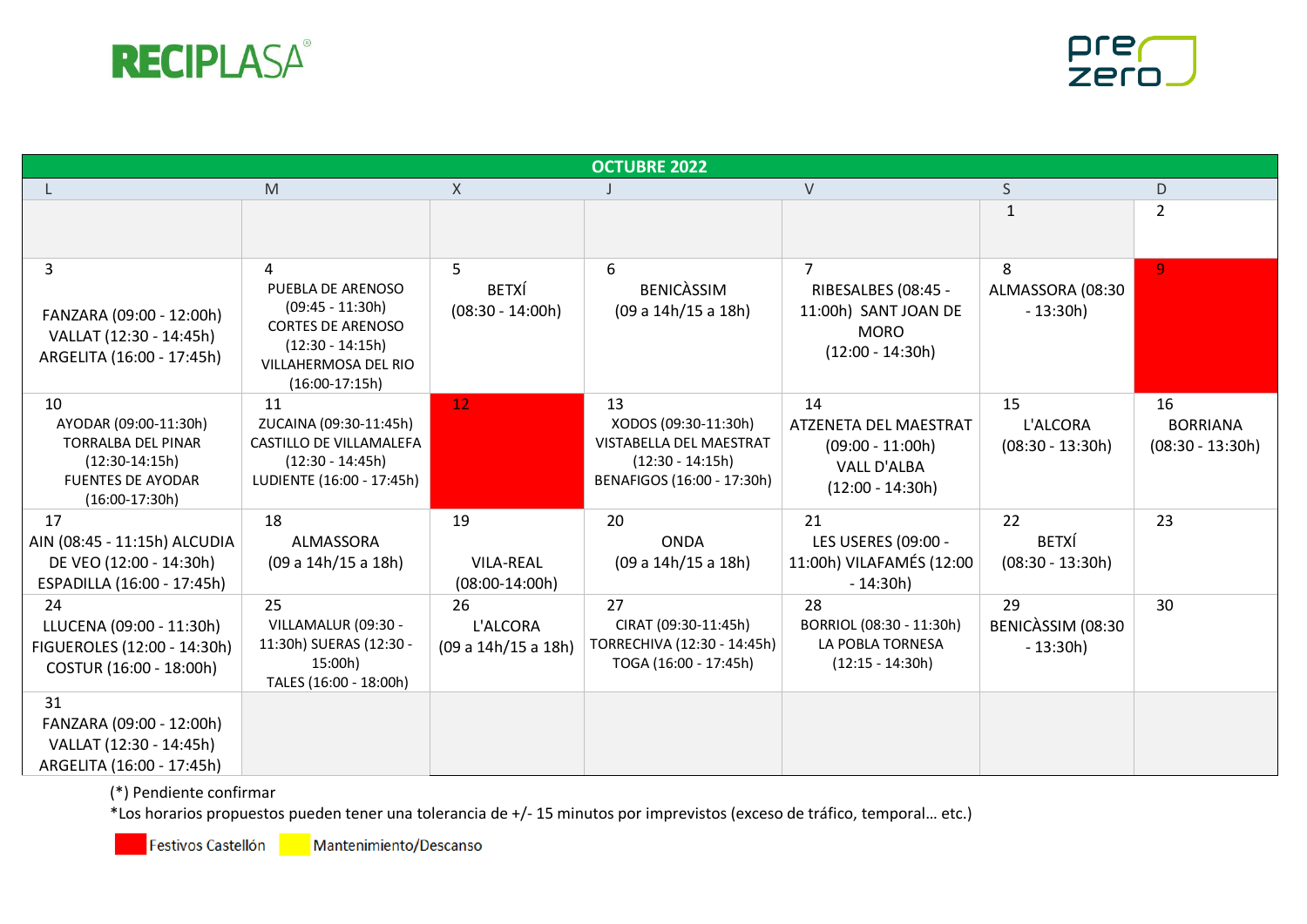



| <b>NOVIEMBRE 2022</b>                                                                                                       |                                                                                                                                             |                                              |                                                                                                           |                                                                                               |                                               |                                             |  |
|-----------------------------------------------------------------------------------------------------------------------------|---------------------------------------------------------------------------------------------------------------------------------------------|----------------------------------------------|-----------------------------------------------------------------------------------------------------------|-----------------------------------------------------------------------------------------------|-----------------------------------------------|---------------------------------------------|--|
|                                                                                                                             | $\mathsf{M}% _{T}=\mathsf{M}_{T}\!\left( a,b\right) ,\ \mathsf{M}_{T}=\mathsf{M}_{T}\!\left( a,b\right) ,$                                  | X                                            |                                                                                                           | $\vee$                                                                                        | S                                             | D                                           |  |
|                                                                                                                             | $\mathbf{1}$                                                                                                                                | $\overline{2}$                               | 3                                                                                                         | 4                                                                                             | 5                                             | 6                                           |  |
|                                                                                                                             |                                                                                                                                             | <b>BETXÍ</b><br>$(08:30 - 14:00h)$           | <b>BENICASSIM</b><br>(09 a 14h/15 a 18h)                                                                  | RIBESALBES (08:45 - 11:00h)<br>SANT JOAN DE MORO<br>$(12:00 - 14:30h)$                        | <b>ONDA</b><br>(08:30 a 13:30h)               |                                             |  |
| 7<br>AYODAR (09:00-11:30h)<br><b>TORRALBA DEL PINAR</b><br>$(12:30-14:15h)$<br><b>FUENTES DE AYODAR</b><br>$(16:00-17:30h)$ | 8<br>MONTAN (09:30 - 11:30h)<br><b>MONTANEJOS</b><br>$(12:00 - 14:30h)$<br>ARAÑUEL (16:00 - 17:30h)                                         | 9<br><b>VILA-REAL</b><br>$(08:00-14:00h)$    | 10<br>XODOS (09:30-11:30h)<br>VISTABELLA DEL MAESTRAT<br>$(12:30 - 14:15h)$<br>BENAFIGOS (16:00 - 17:30h) | 11<br>BORRIOL (08:30 - 11:30h)<br>LA POBLA TORNESA<br>$(12:15 - 14:30h)$                      | 12<br><b>BENICASSIM</b><br>$(08:30 - 13:30h)$ | 13<br><b>BORRIANA</b><br>$(08:30 - 13:30h)$ |  |
| 14<br>AIN (08:45 - 11:15h) ALCUDIA<br>DE VEO (12:00 - 14:30h)<br>ESPADILLA (16:00 - 17:45h                                  | 15<br>PUEBLA DE ARENOSO<br>$(09:45 - 11:30h)$<br><b>CORTES DE ARENOSO</b><br>$(12:30 - 14:15h)$<br>VILLAHERMOSA DEL RIO<br>$(16:00-17:15h)$ | 16<br><b>BORRIANA</b><br>(09 a 14h/15 a 18h) | 17<br>CIRAT (09:30-11:45h)<br>TORRECHIVA (12:30 - 14:45h)<br>TOGA (16:00 - 17:45h)                        | 18<br>ATZENETA DEL MAESTRAT<br>$(09:00 - 11:00h)$<br><b>VALL D'ALBA</b><br>$(12:00 - 14:30h)$ | 19<br>ALMASSORA<br>$(08:30 - 13:30h)$         | 20                                          |  |
| 21<br>LLUCENA (09:00 - 11:30h)<br>FIGUEROLES (12:00 - 14:30h)<br>COSTUR (16:00 - 18:00h)                                    | 22<br>ZUCAINA (09:30-11:45h)<br>CASTILLO DE VILLAMALEFA<br>$(12:30 - 14:45h)$<br>LUDIENTE (16:00 - 17:45h)                                  | 23<br>L'ALCORA<br>(09 a 14h/15 a 18h)        | 24<br><b>ONDA</b><br>(09 a 14h/15 a 18h)                                                                  | 25<br>LES USERES (09:00 - 11:00h)<br>VILAFAMÉS (12:00 - 14:30h)                               | 26<br>L'ALCORA<br>$(08:30 - 13:30h)$          | 27                                          |  |
| 28<br>FANZARA (09:00 - 12:00h)<br>VALLAT (12:30 - 14:45h)<br>ARGELITA (16:00 - 17:45h)                                      | 29<br>ALMASSORA<br>(09 a 14h/15 a 18h)                                                                                                      | 30<br><b>BETXÍ</b><br>$(08:30 - 14:00h)$     |                                                                                                           |                                                                                               |                                               |                                             |  |